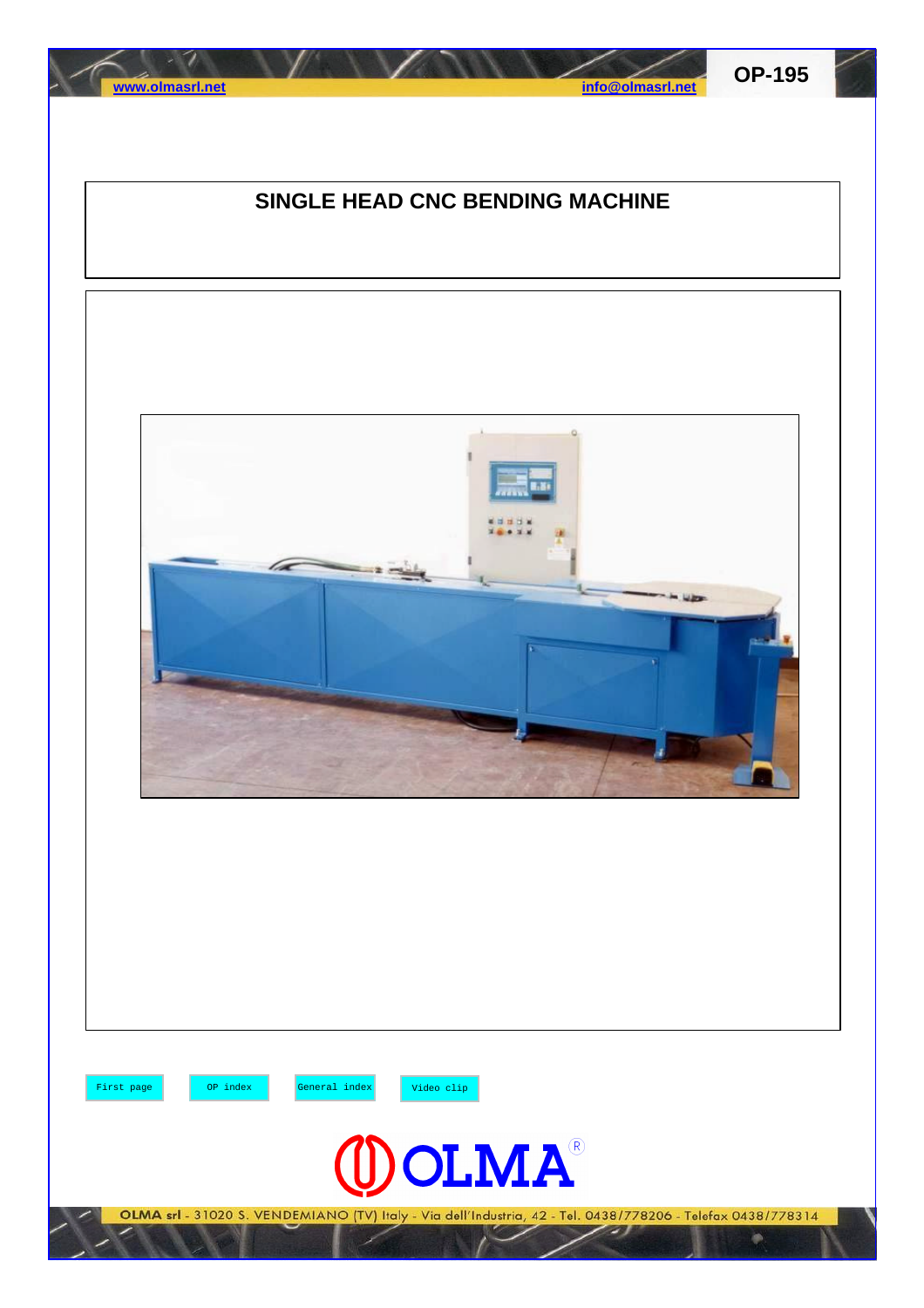The machine is suitable for little lots o spare parts production.

Its flexibility allows to complete bending programs up to the final bends which, usually, is not possible with conventional machines.

The PCI permit to control all the functions of the machine and a quickly programmation with all the information required for the bending.

It is possible to bend 4 elements at a time on plane or 1 elements with the rotation of the element.

Quickly system of changing the vice from fix to rotating.

Centralizing system with flexible cables.

Reading system of real length of the elements.

The software of the machine can be run in a normal PC so that the programmer can prepare the bending program into his office.

The main parts are:

- Working bench on stainless steel
- Movable vice fixed on ball-screw wagon
- Quickly manual set-up of the fix roll
- Hydraulic fix vice with escaping system for bending nearest to the top end.
- Centralizing system escaping from the working plane.
- Reading system of the length situated on a CNC belt wagon.
- Complete diagnostic vision of the machine with signalisation of the faults on the 10.4" video LCD.
- Visualisation of all the parameters, timers, counter.

## **MAIN TECHNICAL CHARACTERISTICS:**

| Working elements per cycle          |                      | pcs            | $4 - 66 - 6.5$          |
|-------------------------------------|----------------------|----------------|-------------------------|
|                                     |                      | pcs            | $2 - \varphi 8 - 8.5$   |
|                                     |                      | pcs            | $1 - \emptyset 10 - 12$ |
| Diameter of annealed elements       |                      | mm             | $6 - 12$                |
| Diameter tolerance                  |                      | mm             | $+ -0.1$                |
| Minimum length of the elements      | With fix reference   | mm             | 200                     |
| Minimum length of the elements      | With centering       | mm             | 250                     |
| Minimum length the elements         | With rotating vice   | mm             | 500                     |
| Maximum length of the elements      |                      | mm             | 3000                    |
| Maximum length of the terminal pin  |                      | mm             | 30                      |
| Maximum bending speed               |                      | $\degree$ /sec | 400                     |
| Estimate medium time for 180° bends | Bend + return stroke | sec            | 1.8                     |
| Estimate medium time for 90° bends  | Bend + return stroke | sec            | 1.2                     |
| Maximum speed of carriage vice      |                      | mm/s           | 1200                    |

OLMA®